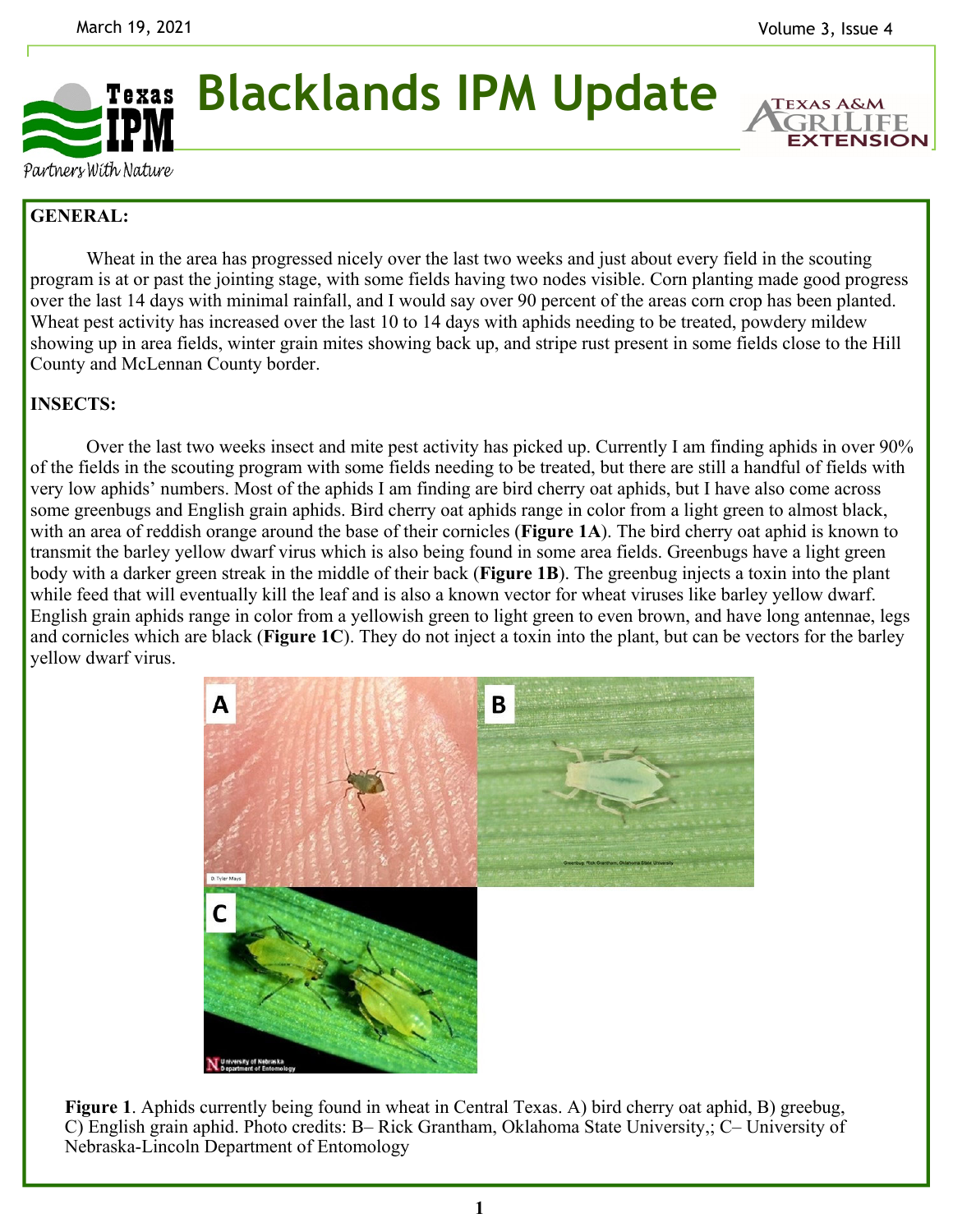Each aphid species can have a detrimental impact on yields and should be treated at their respective economic thresholds. The greenbug threshold is based on plant height and the number of aphids per linear foot (**Table 1**), while the economic threshold for bird cherry oat aphids and the English grain aphid is based on the crop's growth stage and the number of aphids per tiller (**Table 2**). Beneficial insects have helped keep aphid numbers down since we defrosted from the artic blast last month, but there have been some fields where the beneficials are no longer keeping up the aphid population growth and these fields were treated. When deciding to treat for aphis we need to consider the aphid populations, the beneficial insect population, and if the beneficial insect population is keeping up with the aphid reproduction. If beneficials insects are abundant and there are parasitized aphids present, the field(s) should be rechecked in 3 to 5 days before deciding to spray.

| <b>Table 1.</b> Economic threshold for greenbugs in |  |
|-----------------------------------------------------|--|
| Texas small grains                                  |  |

| Plant Height  | Number greenbugs per<br>linear foot |
|---------------|-------------------------------------|
| 3-6 inches    | 100-300                             |
| 4-8 inches    | 200-400                             |
| $6-16$ inches | 300-800                             |

**Table 2.** Number of aphids per tiller that justifies treatment for bird cherry oat aphids and English grain aphids

| Growth Stage         | Bird Chery Oat<br>Aphid | English Grain<br>Aphid |
|----------------------|-------------------------|------------------------|
| Seedling & Pre-boot  | 20                      | 30                     |
| Boot to heading      | 30                      | 50                     |
| Flowering            | $5+$                    |                        |
| Milk to Medium Dough | $10+$                   | $10+$                  |

Modified from: Identifying and treating aphids in wheat. 11 May 2007. cropwatch.unl.edu/identifying-and-treating-aphids-wheat

 Winter grain mite are once again being found in area wheat fields, and Mark Nemec has indicated that he is also finding them in Southwest and western McLennan Counties. The winter grain mite varies in color from dark brown to black, with a cream to white spot on their back. The legs and head of the winter grain mite are reddish orange in color (**Figure 2**). This mite damages the plant by piercing the leaf cells, causing the leaves to develop a stippling appearance much like spider mites in corn and cotton. Regions of the fields infested with winter grain mite may develop a sliver to gray hue, and the damaged plants can be stunted. There is not an established economic threshold for winter grain mite in Texas, but the Texas A&M AgriLife Extension Service Guide "Managing Insect and Mite Pest of Texas Small Grains" recommends treating when both the mite and damage are present. Malathion is the only insecticide with the winter grain mite on its label. For more information on winter grain mites feel free to visit any of the below links.

http://entoplp.okstate.edu/pddl/pddl/2009/PA8-31.pdf/

https://osuwheat.com/2015/01/06/winter-grain-mites-in-northcentral-ok/

https://www.pubs.ext.vt.edu/content/dam/pubs\_ext\_vt\_edu/444/444-037/444-037\_pdf.pdf



**Figure 2**. Winter grain mite on wheat leaf. Photo credit: University of Nebraska Department of Entomology